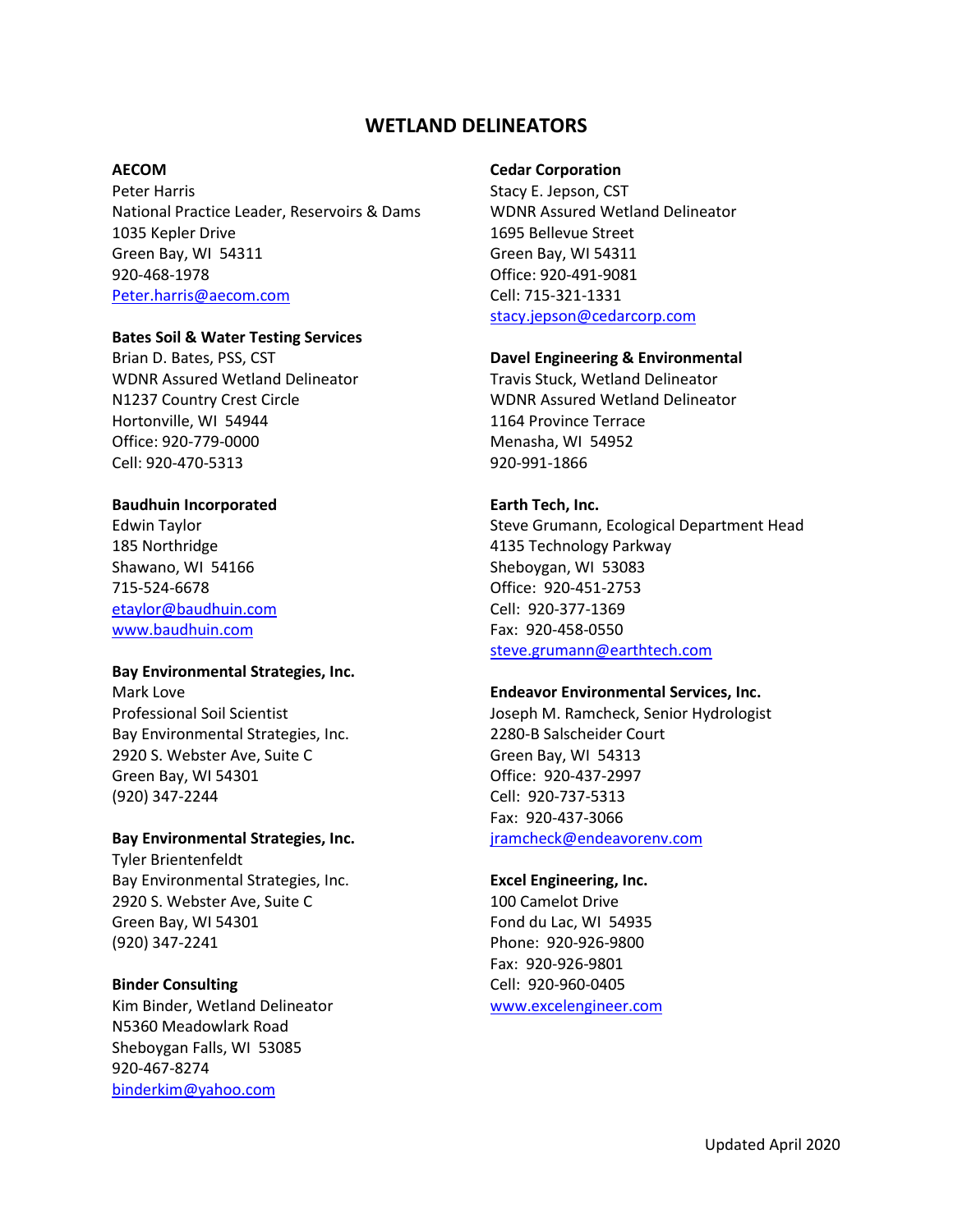#### **Foth & Van Dyke & Associates, Inc.**

Stephen Donohue, PH, Senior Project Manager 2737 South Ridge Road Green Bay, WI 54307-9012 920-497-2500 [sdonohue@foth.com](mailto:sdonohue@foth.com) [www.foth.com](http://www.foth.com/)

# **Golder Associates**

Jon Motquin 2247 Fox Heights Lane, Suite A Green Bay, WI 54304 Office: 920-491-2500 Cell: 920-915-4893 Fax: 920-491-2510 [Jon\\_Motquin@golder.com](mailto:Jon_Motquin@golder.com) [www.golder.com](http://www.golder.com/)

# **J.D. Knowles and Associates**

Jim Knowles 300 S. Center Street, Suite 6 Beaver Dam, WI 53916 920-885-9424

## **Mach IV Engineering & Surveying**

2260 Salscheider Ct. Green Bay, WI 54313 (920) 569-5765 [www.mach-iv.com](http://www.mach-iv.com/)

# **Martenson & Eisele, Inc.**

Wally Sedlar 1377 Midway Road Menasha, WI 54952-0449 920-731-0381 [wallys@martenson-eisele.com](mailto:wallys@martenson-eisele.com) [https://martenson-eisele.com](https://martenson-eisele.com/index.php)

# **McMahon Associates, Inc.**

Stacey Caplan 1445 McMahon Drive Neenah, WI 54956 920-751-4200 Ext. 214 [scaplan@mcmgrp.com](mailto:scaplan@mcmgrp.com) WWW.MCMGRP.COM

# **Mead & Hunt**

Perry Rosa 6501 Watts Road Madison, WI 53719-2700 608-273-6380

# **Miller Engineers & Scientists**

5308 South 12<sup>th</sup> Street Sheboygan, WI 53081 Phone: 920-458-6164 Fax: 920-458-0369 [www.startwithmiller.com](http://www.startwithmiller.com/)

#### **Natural Resources Consulting, Inc.**

Lauren Price PO Box 128 119 S. Main Street Cottage Grove, WI 53527-0128 608-839-1998

# **NES Ecological Services**

James Havel 4664 Golden Pond Park Court Oneida, WI 54155 920-499-5789 [jhavel@releeinc.com](mailto:jhavel@releeinc.com) [www.releeinc.com/NES](http://www.releeinc.com/NES)

# **JF New**

Nicole Kalkbrenner 1402 Parnkratz Street, Suite 302 Madison, WI 53704 608-240-1453

# **Northern Environmental**

Susan Knabe, Hydrogeologist 954 Circle Drive Green Bay, WI 54304 920-592-8400

# **Northern Environmental Technologies, Inc.**

Marty Koopman, District Director 1203 Storbeck Drive Waupun, WI 53963 1-800-498-3921 [www.northernenvironmental.com](http://www.northernenvironmental.com/)